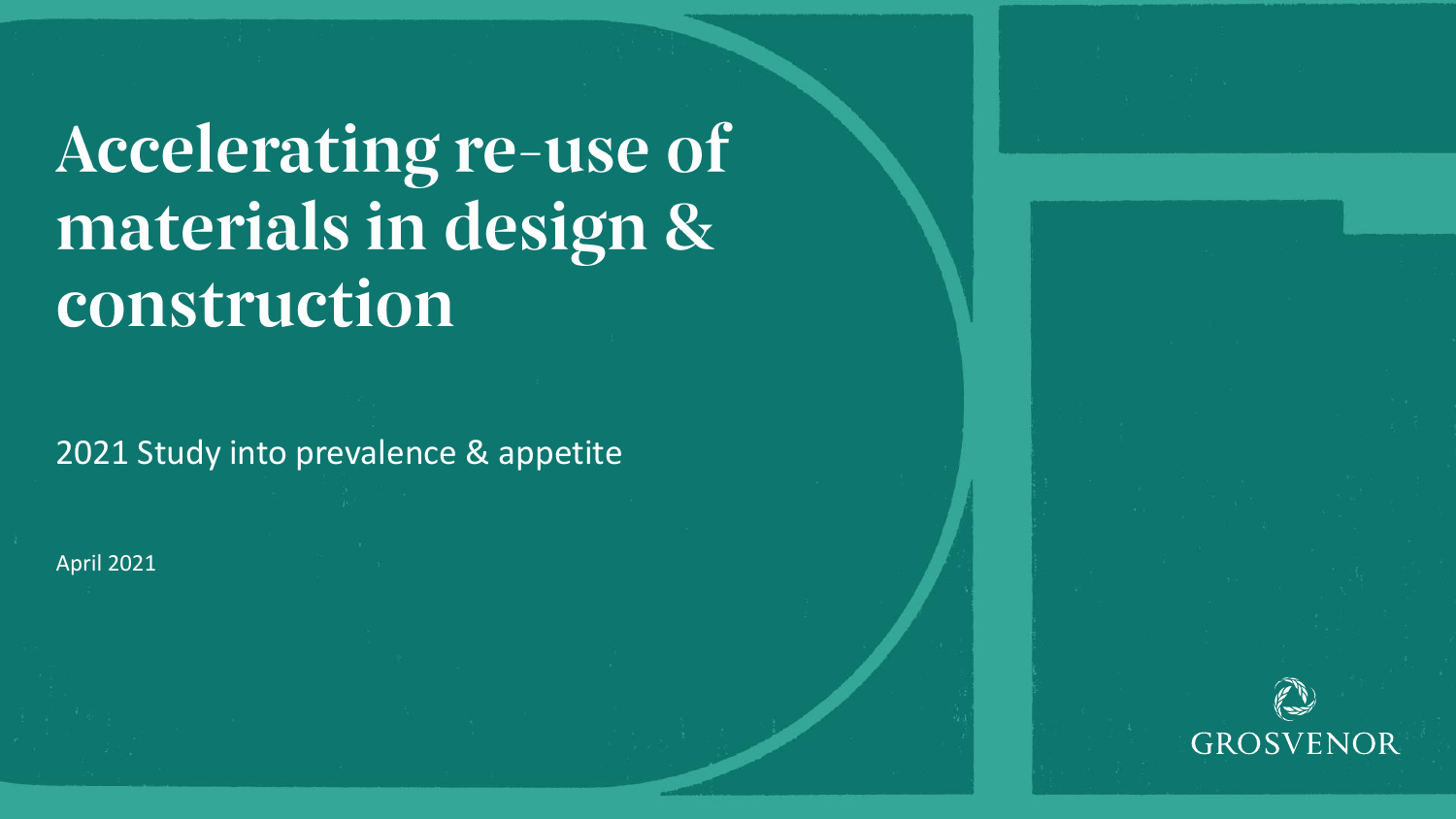#### About the re-use survey

Purpose of survey

- Gain insight into
	- prevalence and scale of material re-use
	- appetite for increasing this
- Build a network of contacts to explore a reuse market in London



#### **c70** companies

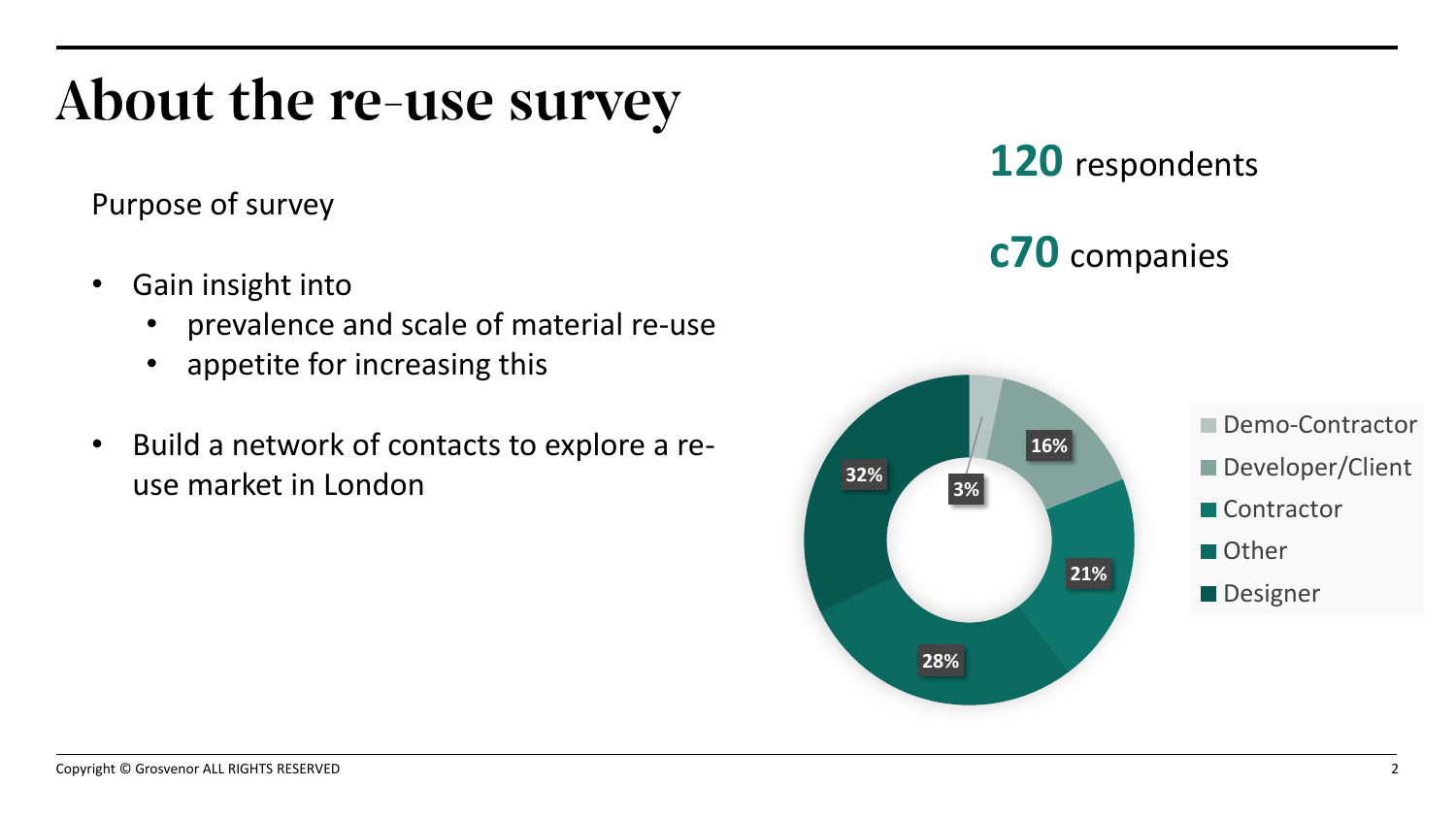#### How extensive are sustainability policies?

**88% respondents have an environmental sustainability policy**

**Does this include a target to reduce construction waste?**



**No** 

**Notabut this does not** include a target around materials re-use

**Notify Yes and this includes a** target around materials re-use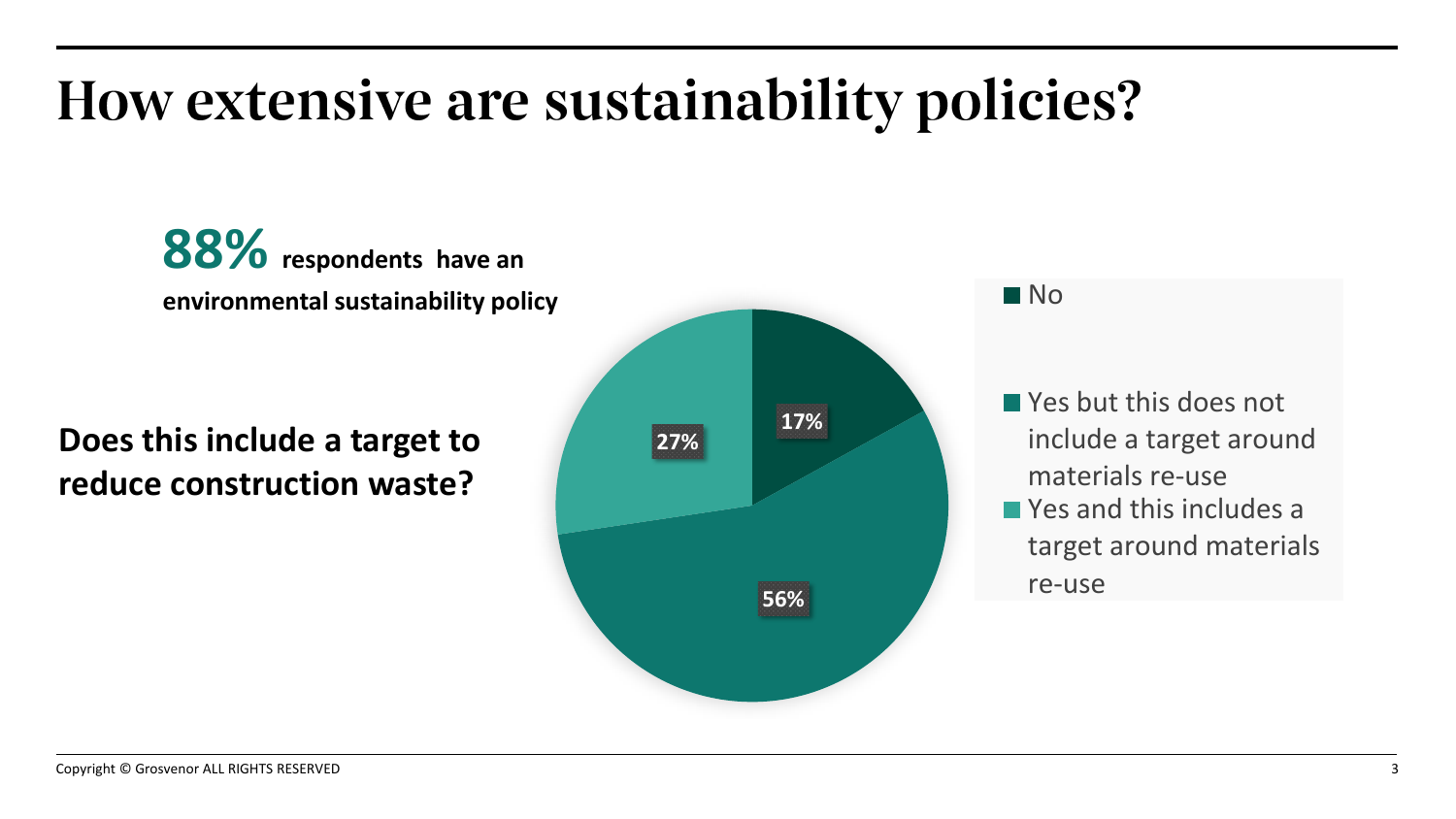#### It does work

**Have you ever been involved in a development project where materials from elsewhere were re-used?**



**62%** *said you are currently working on projects that could CONTRIBUTE materials in to a second hand market* 

**52%** *said that you would be willing to RECEIVE re-used materials in a current project you are working on*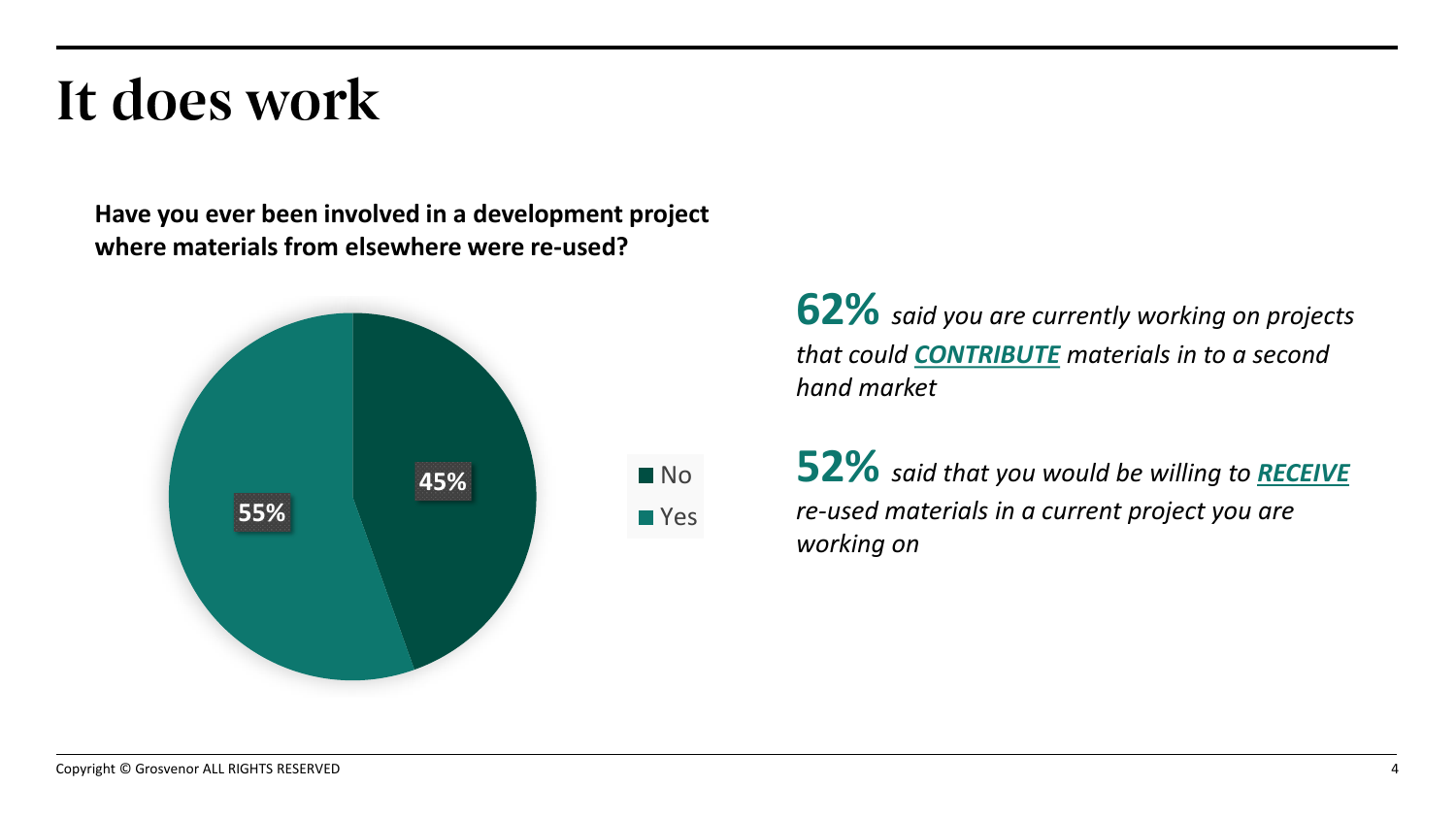#### Where?

#### *Concrete re-purposed (not downcycled)*

*Steel structural frame*

*Reuse / Re-purpose of steel frame*

*Re-use of a temporary works tower supporting a retained facade*

*facade, concrete, windows, wood etc*

*Pile re-use /existing foundation re-use*

*building facades, doors, window sills, flooring, furniture, walls, bricks, insulation, etc*

> *Enabling recovery is a huge subject, but it comes down to early stakeholder and contractor engagement, client commitment, and understanding data, permitting and planning timeframes*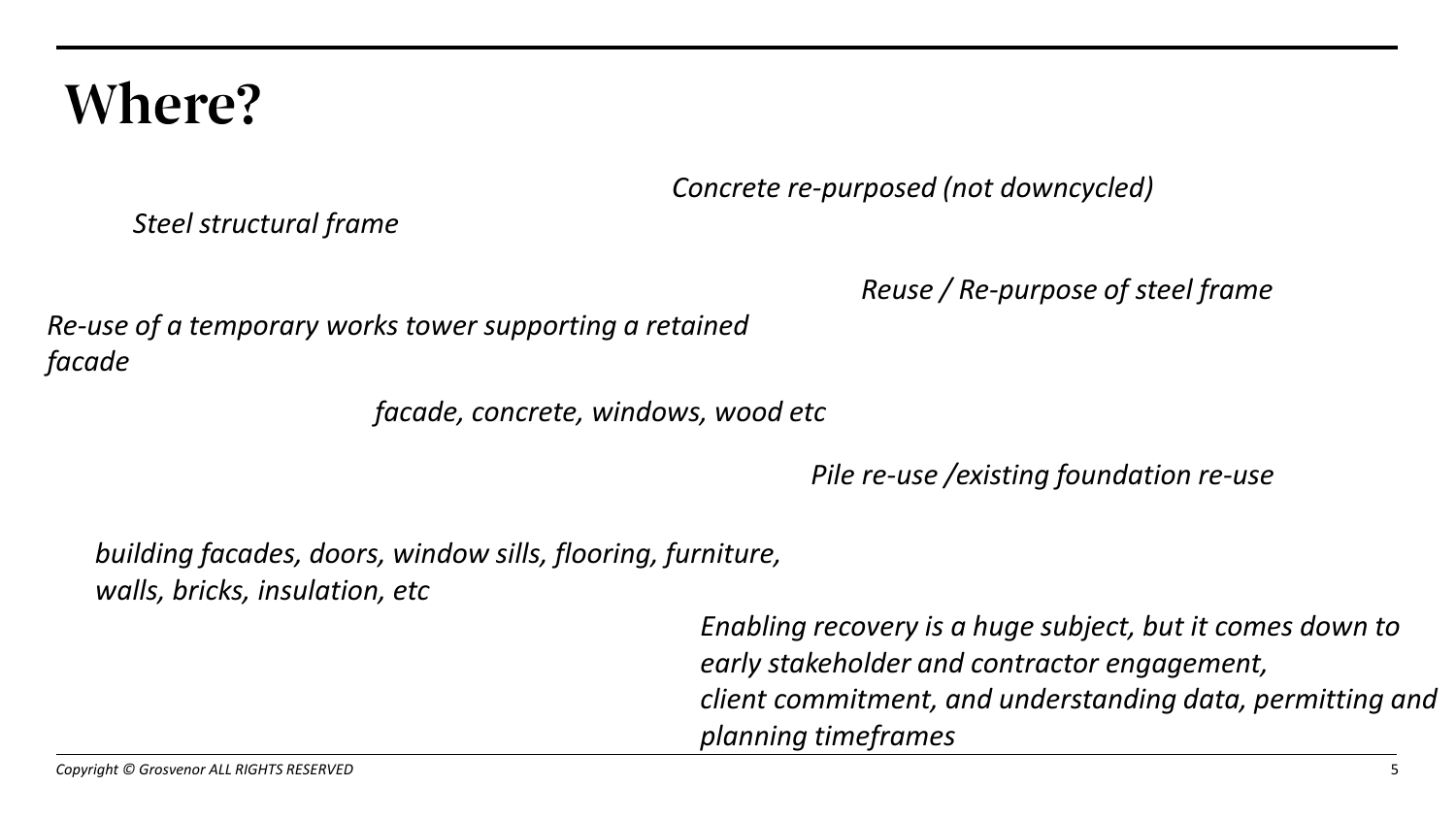## We want to connect **CONTRIBUTORS with RECEIVERS**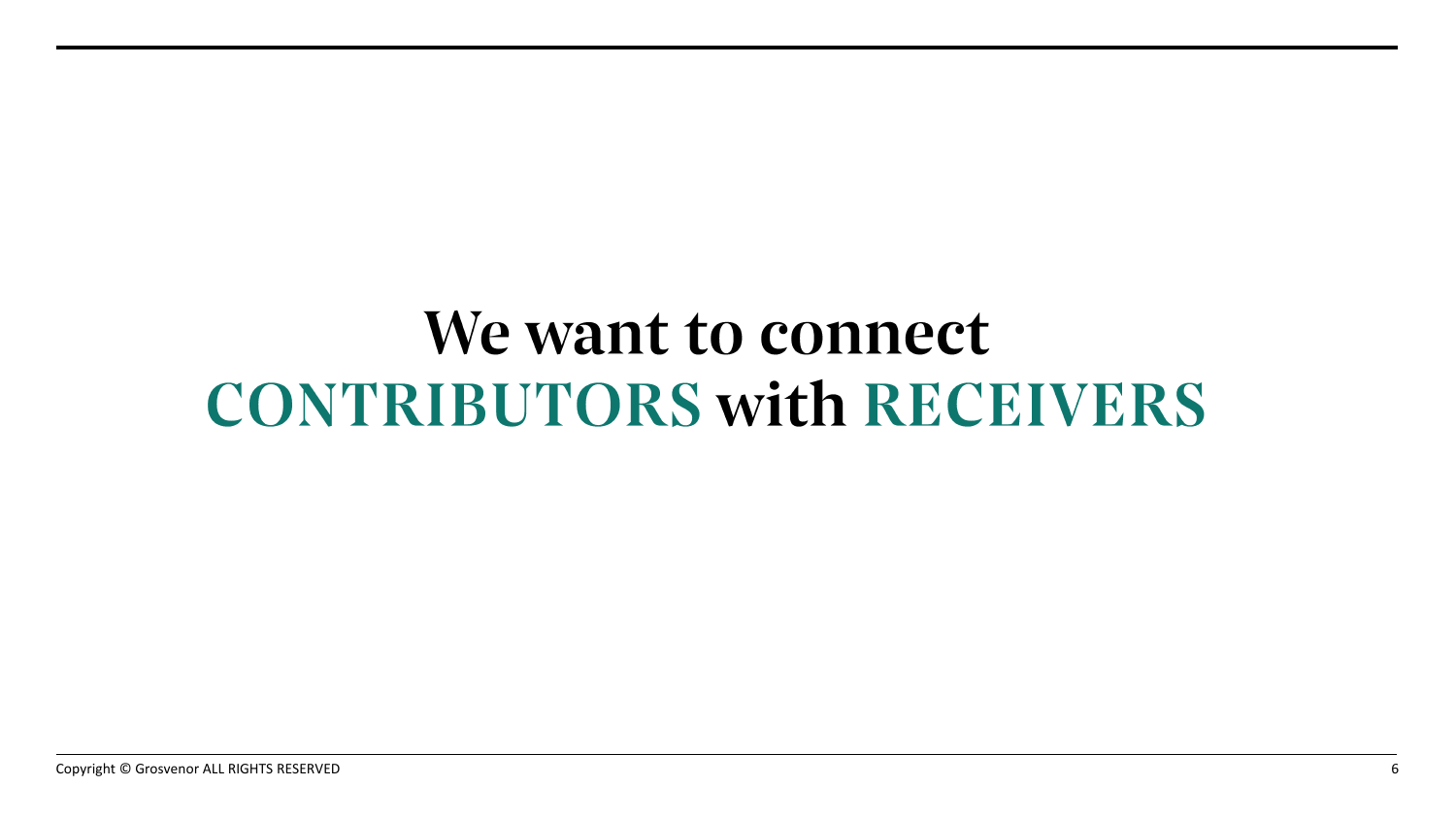#### What are the key barriers to re-use? Starting with supplying materials in to a market

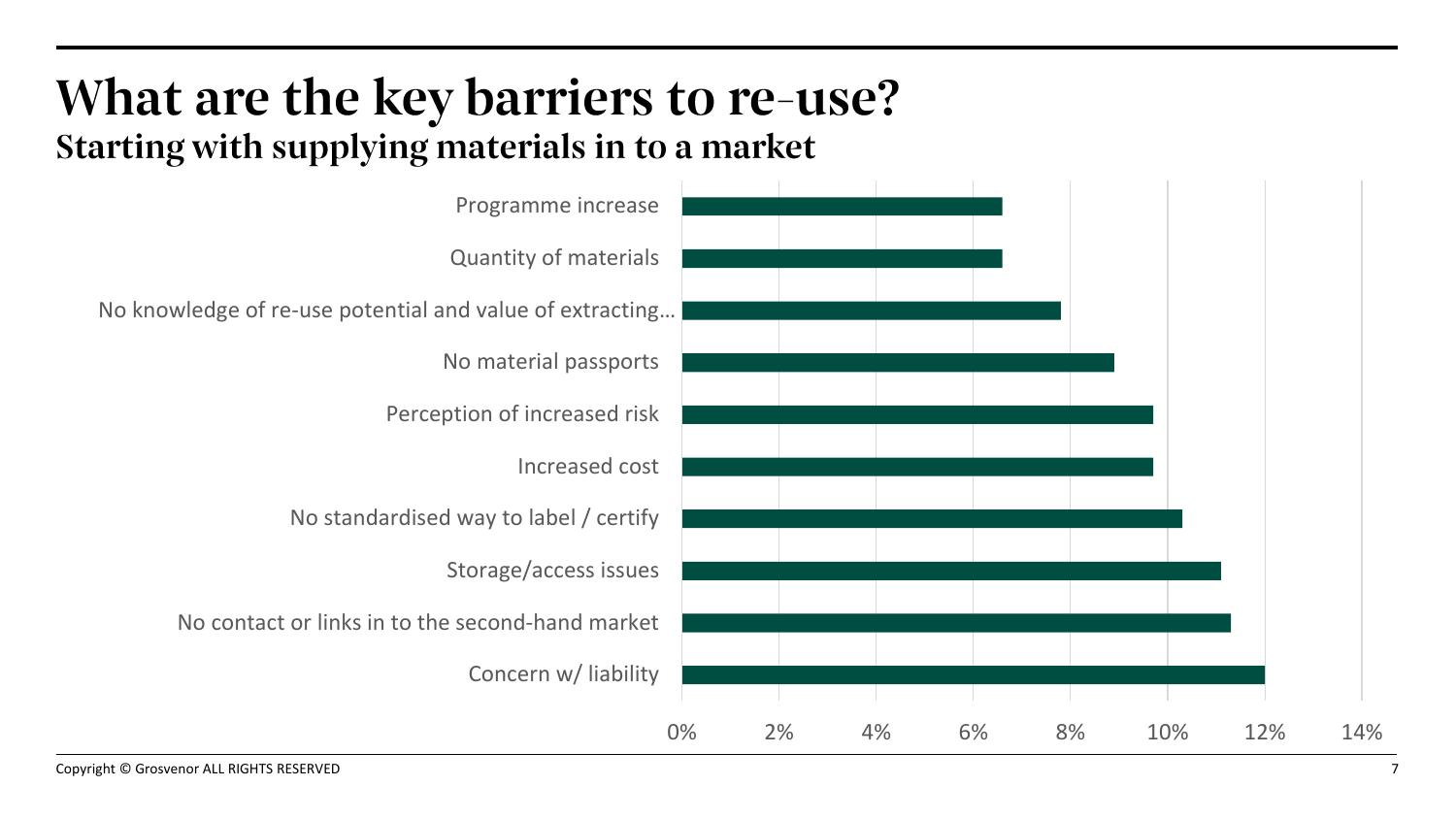#### What are the key barriers to re-use? Receiving second-hand materials in to a project

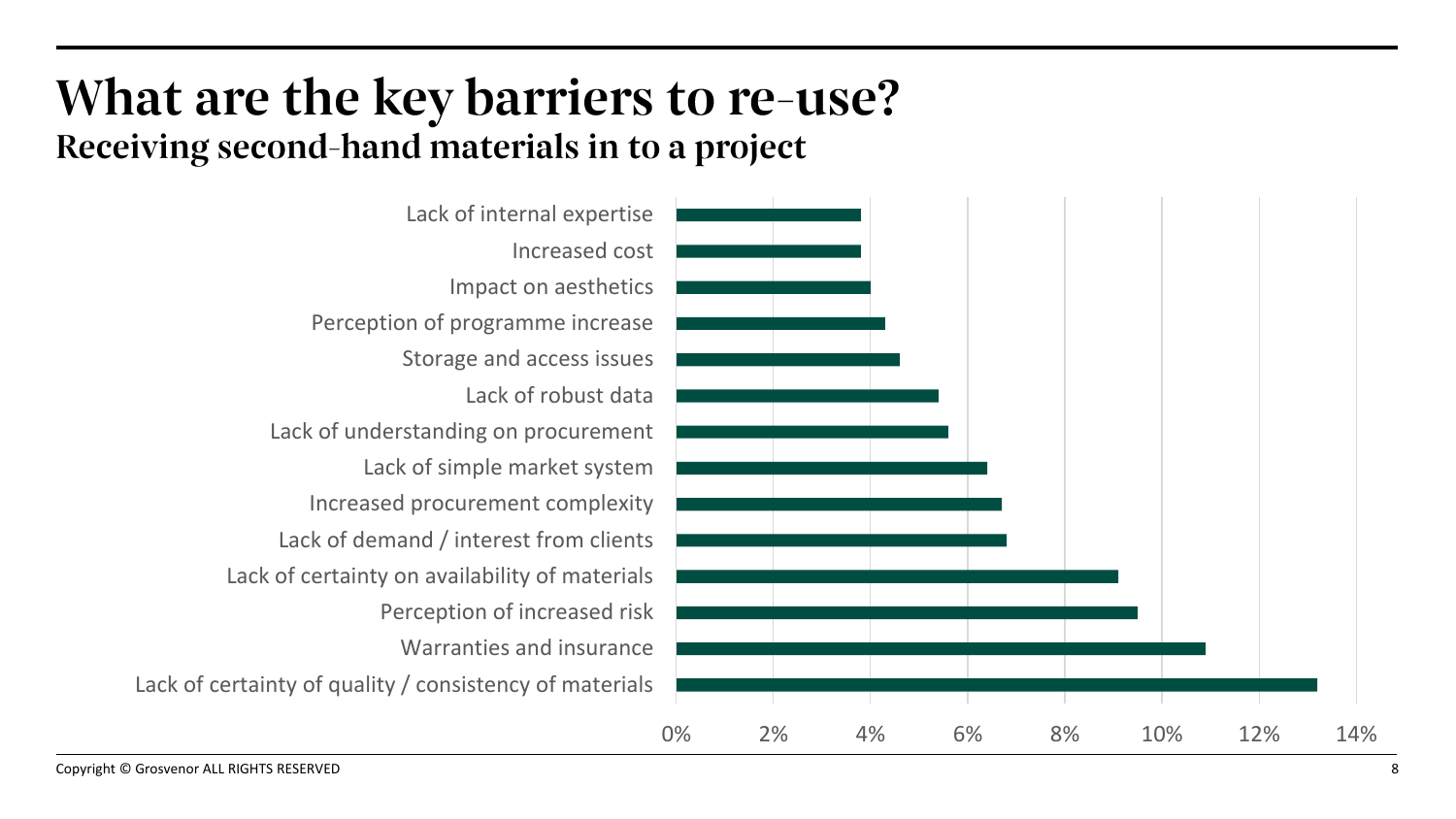### Opportunity this represents

- Keep the conversation going
- Significant interest from other big names in London
- Create a network of contributors and receivers
- We want to share our knowledge and findings
	- Networking
	- Series of guides created by Grosvenor Britain & Ireland partners ElliottWood, Orms, ARUP and HETA